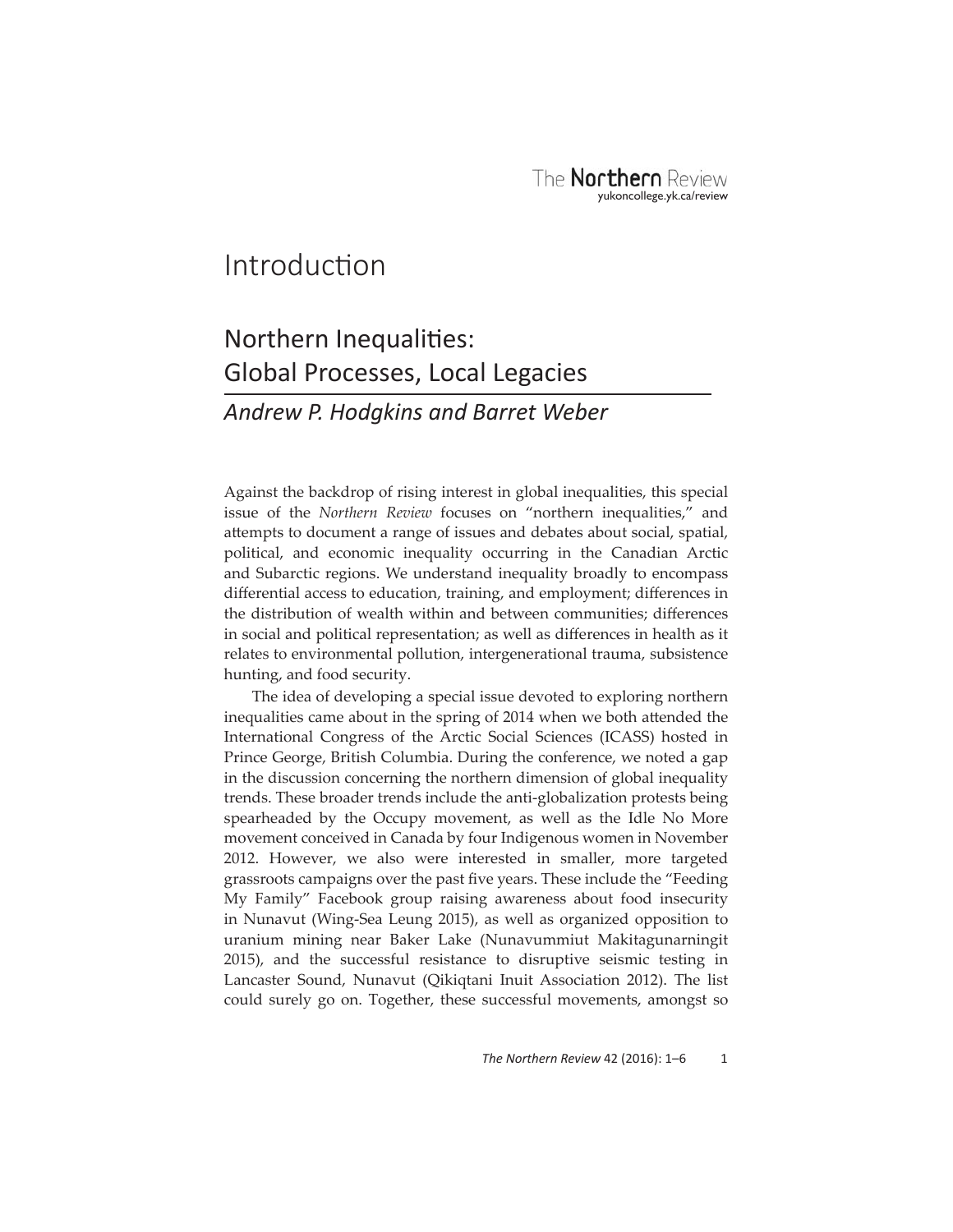many others like them, in their own ways bring the northern problems of social, spatial, and economic inequality to the forefront. As Mills (1999) proposed in his seminal 1959 text on the sociological imagination, successful political action is carried out by transforming isolated personal troubles into broad-based public problems, which are then grasped as historical and linked to a larger social whole. Raising inequality to the level of broad social awareness involves precisely this.

In the academic community at the time, issues surrounding global inequality were also gaining renewed attention with the publication of Thomas Piketty's path-breaking book *Capital in the Twenty-First Century* (2014). His book painstakingly details the growing income inequalities occurring in the global North since the nineteenth century. One of the central themes of the book is that inequality is not an accident, but rather a feature of capitalism that can be studied through the social sciences, held in check, and even reversed through political action and state programs that take the realities of unequal access to resources into account. Piketty's main call to action is for social scientists and citizens to engage in public debate and not abandon the study of economics to others.

While the topic of inequality in the North is by no means entirely novel, examining social inequalities is often times ancillary to, rather than central to, northern social science research—that is to say, it is often subsumed under a variety of other closely related topics. For instance, a perusal of *Northern Review* volumes over the last decade suggests that major topics involve matters pertaining to the general categories of political, economic, and social development. These include issues such as governance at both the local and community level, as well as in larger institutional bodies such as the Arctic Council, and economic development related to largescale industrial megaprojects, tourism, and the "social economy." Other topics discuss education and responses to rapid landscape change due to climate change and resource development.

These topics are important and undoubtedly worthy in their own right. However, organizing topics explicitly around the theme of inequality steadfastly refocuses our attention on contemporary tensions that are simultaneously global and local. Inequality as a signpost links northern debates to larger global struggles that—amongst other events—help to make someone like Bernie Sanders be a serious contender for president of the arguably most powerful country in the world, as well as accounts for the rise of political figures such as Rachel Notley in Alberta and even Justin Trudeau federally, both of whom ran on platforms promising to alleviate inequality to certain extents. While we should engage in extensive public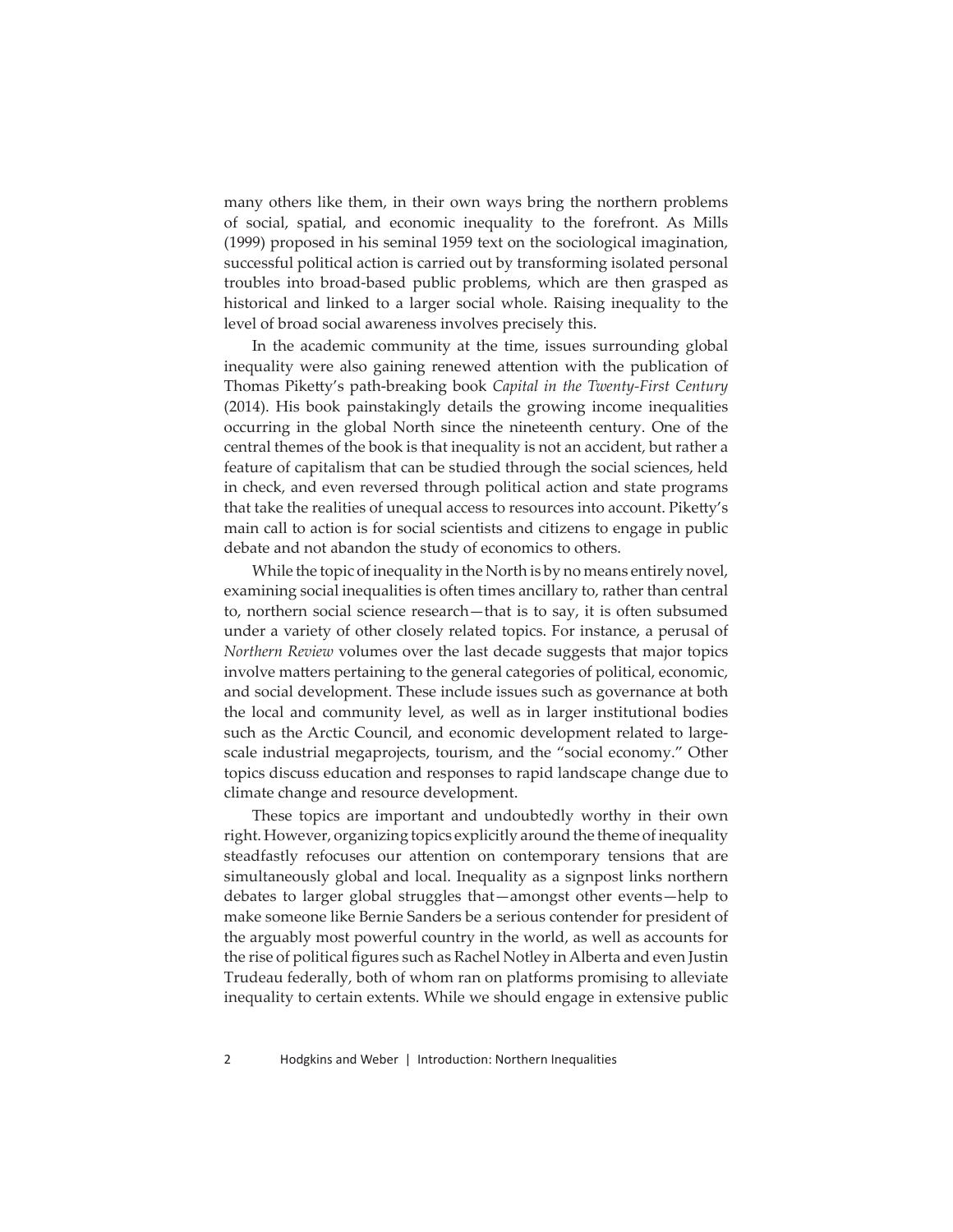debate about whether and to what extent these platforms will be, or have been, successful, we can only hope that this inspiring trend of raising the issue of inequality to the level of broad engagement continues to enjoy significant popular support.

Inequality is no longer on the backburner, and this special issue attempts to outline a critical approach for advancing research in this area. And we can only hope this major focus will continue to expand to the northernmost regions of our own country where inequality is arguably an enduring legacy of European imperialism and what Karl Marx (1867) famously called "primitive accumulation"; that is, where colonial exploits absorbed distant territories by first separating people from their means of subsistence and land. David Harvey (2003), in his own work on colonialism, has defined this as the "historical geography of capitalism"  $(142-3)$ . As the title of our volume suggests, northern inequalities reflect global processes that are rooted in historical structures and legacies. We agree with Piketty's general assertion, when he states:

> … it is long since past the time when we should have put the question of inequality back at the center of economic analysis and begun asking questions first raised in the nineteenth century … If the question of inequality is again to become central, we must begin by gathering as extensive as possible a set of historical data for the purpose of understanding past and present trends. (Piketty 16)

We are likewise drawn to examining the contexts of inequality. We appreciate that the history of inequality is shaped by "the way economic, social, and political actors view what is just and what is not, as well as by the relative power of those actors and the collective choices that result (20). However, in addition to delimiting the topic to one particular geographic area—the Canadian North—our aim is to broaden the scope of analysis beyond economic inequality to include other historical and social features implicated in the maldistribution of resources.

In addressing the above issues, the authors of this volume tend to locate social inequality as a legacy of ongoing colonialism. The main themes that stand out among the articles of this collection relate to the historical effects of colonial activities on northern Indigenous peoples. These include the politics of pollution and health resulting from environmental injustices caused from the exploitation of traditional territories (resource frontiers) for purposes of mining and state formation; the socio-economic marginalization caused by colonialism; the alienation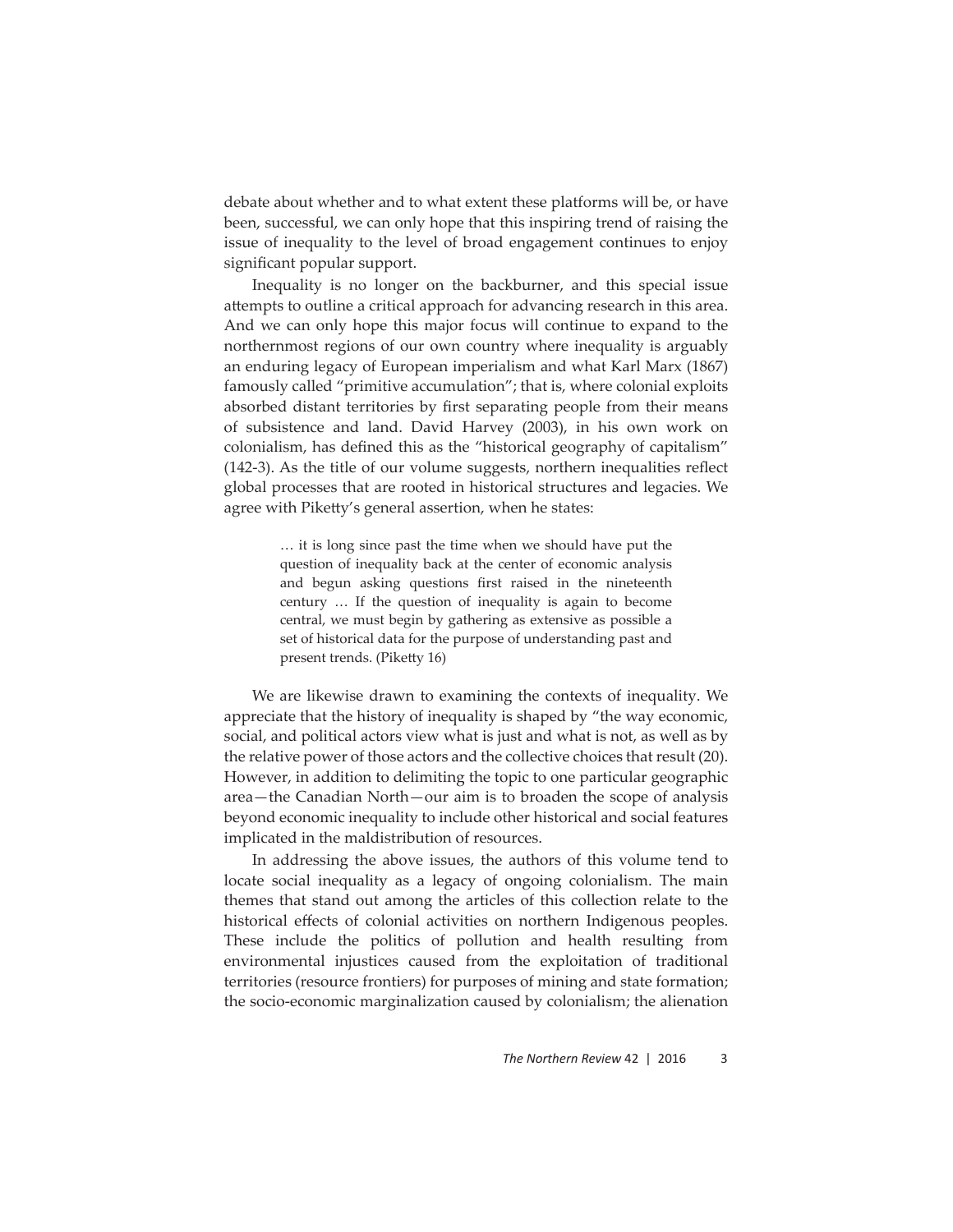from traditional cultural practices; the historical contexts of inequality; the complex geographies of inequality; health inequality; and, finally, the effects of Arctic waste legacies on Indigenous peoples.

As such, contributions to this special issue of the *Northern Review* emanate from multiple epistemic positions, and focus on diverse geographical and cultural contexts. We suggest that the contributions explore the ways in which social inequality is related to and implicated in the inclusion and exclusion experienced by northerners in particular regional and institutional settings. In this exploration, the issue endeavours to consider how social inequalities in northern regions are being conceptualized and framed.

The first two articles examine the toxic legacy of mining and military waste on Indigenous populations and their traditional territories. In their article "Toxic Legacies, Slow Violence, and Environmental Injustice at Giant Mine, NWT," John Sandlos and Arn Keeling examine the effects of pollution from Yellowknife's Giant Mine on the Yellowknives Dene. And because the toxic legacy of arsenic trioxide from the defunct gold mine that is currently festering in abandoned underground mine shafts and leaching into the local watershed has been amply documented and reported, the authors' key contribution is to focus attention on the geography of social inequality occurring at the intersections of environmental pollution and racial inequality. Sandlos and Keeling argue that the Yellowknives Dene continue to be uniquely exposed to contamination owing to their reliance on local land and water resources for subsistence.

In "The DEW Line and Canada's Arctic Waste: Legacy and Futurity," Myra Hird develops an analysis of military waste that resulted from the creation of the DEW Line system built during the Cold War as part of efforts to maintain continental security. Hird uses the DEW Line as a case study in order to develop policy frameworks that can be used by northern Indigenous governments in ensuring that the impacts of resource-extractive industrial development are mitigated. Her article reveals lessons for how waste impacts the human and physical geography of the North and how the "develop now, pay later" approach misses the importance of prevention and leaves costly and enduring toxic legacies to future generations.

Gwen Healey's work starts off a second theme related to poverty in Nunavut. Healey's article, "(Re)settlement, Displacement, and Family Separation: Contributors to Health Inequality in Nunavut," outlines an extensive literature review of relational and intergenerational knowledge transmission. The article grapples with familial attachments and the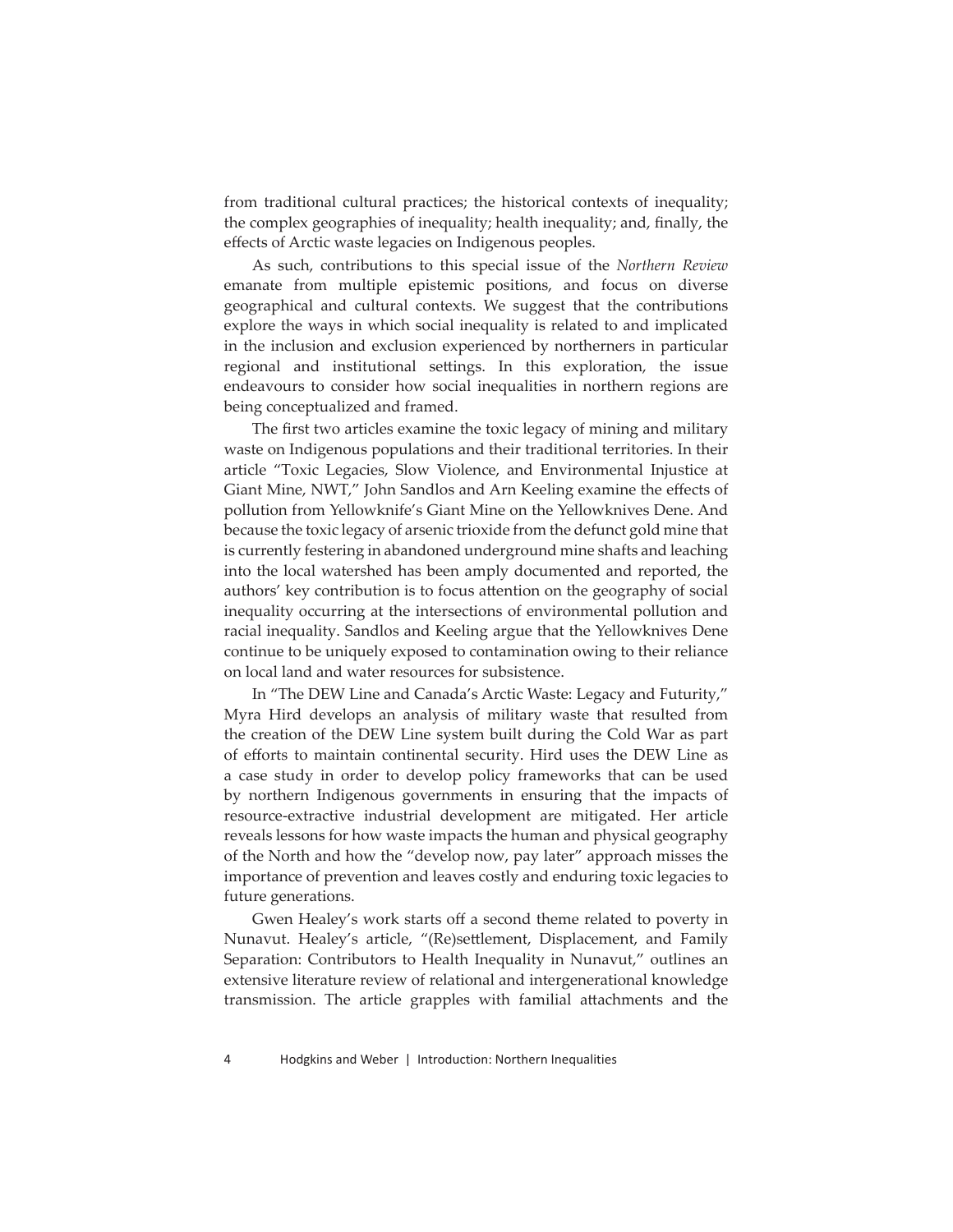learned behaviour of children through what the author crystalizes as *Iqqaumaqatigiinniq*—the Inuit understanding of how thoughts and ideas "come into one." This frames the discussion for a rich analysis of the communication of health knowledge through first-hand interviews conducted with parents in Nunavut, discussing intergenerational knowledge transmission. Healey concludes that the trauma some Inuit families experienced as a result of relocation events and residential schools has altered contemporary kinship relations and attachments, which adversely affect health and wellness outcomes today.

Maggie Crump's article, "Public Engagement and the Nunavut Roundtable for Poverty Reduction: Attempting to Understand Nunavut's Poverty Reduction Strategy," develops a reading of the politicization of poverty in Nunavut over the past decade. Crump opens with a discussion of high poverty rates in Nunavut and the dominant conceptual approaches towards understanding poverty that exist in the academic literature. She discusses how these approaches map onto recent initiatives, introduced by elected officials in Nunavut, to take concrete steps towards poverty reduction. Her analysis then develops a close description and analysis of participatory approaches to poverty reduction in Nunavut. Her article teases out the politics of how high poverty levels are understood historically and in a recent sequence of territorial planning documents. However, Crump observes that poverty itself has been largely left undefined through this process.

And, finally, Peter Kulchyski rounds out our special issue with a sweeping critique of structural inequality in "Rethinking Inequality in a Northern Indigenous Context: Affluence, Poverty, and the Racial Reconfiguration and Redistribution of Wealth," particularly as it pertains to social struggles around development. His article shows that the project of primitive accumulation remains alive and well in the North, and he draws on the many lessons of geographical expansion, including all the hopes and losses that inevitably accompany attempts to transform the fruits of nature into human wealth. However, perhaps most importantly for our theme, his argument opens up space to cast doubt on whether inequality is up to the task of understanding the unique forms of struggle existing in the North, particularly the ability of special programs, taxes, and resource royalties to protect Indigenous cultures. Kulchyski's positive contribution is to celebrate the virtues of "bush wealth" and rich conceptions of community, while continuing to decry the "racial reconfiguration of wealth" that undermines Indigenous relations to the land and community.